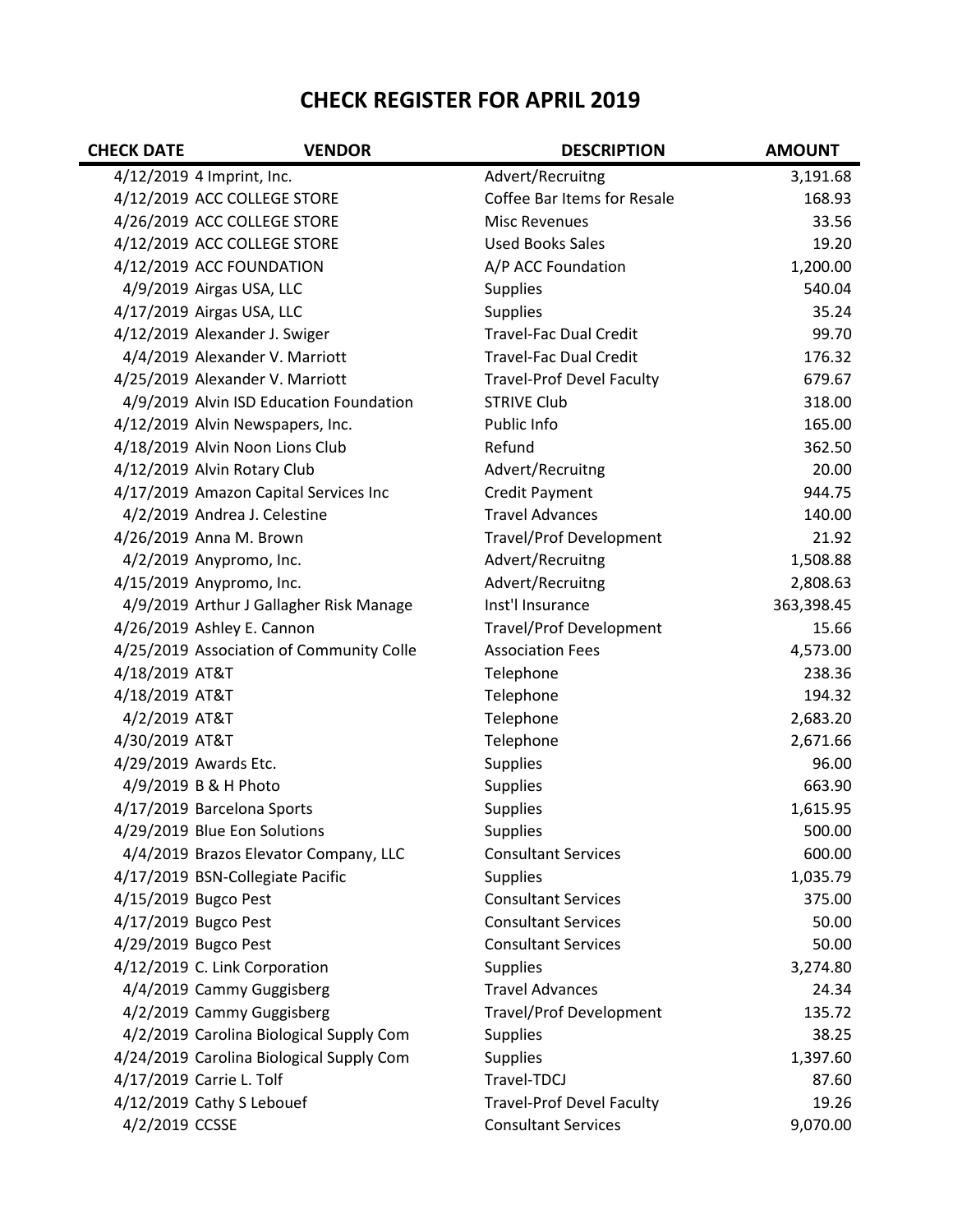| 4/29/2019 CDWG                           | Comp Hrdwr                       | 75,000.00 |
|------------------------------------------|----------------------------------|-----------|
| 4/2/2019 CDWG                            | Equipment                        | 1,032.47  |
| 4/5/2019 CDWG                            | Supplies                         | 398.90    |
| 4/18/2019 CDWG                           | Supplies                         | 497.90    |
| 4/9/2019 Center Point Energy             | Gas                              | 3,797.99  |
| 4/2/2019 Central Welding Supply Inc.     | <b>Supplies</b>                  | 18,590.61 |
| 4/5/2019 Central Welding Supply Inc.     | <b>Supplies</b>                  | 451.00    |
| 4/15/2019 Central Welding Supply Inc.    | Supplies                         | 334.80    |
| 4/17/2019 Central Welding Supply Inc.    | <b>Supplies</b>                  | 301.00    |
| 4/2/2019 Christal M. Albrecht            | <b>Travel/Prof Development</b>   | 190.79    |
| 4/17/2019 Christal M. Albrecht           | <b>Travel/Prof Development</b>   | 138.83    |
| 4/5/2019 Christina E. Maartens           | <b>Travel/Prof Development</b>   | 171.33    |
| 4/17/2019 CI Sport                       | Freight                          | 495.40    |
| 4/9/2019 Cintas Corporation No 2         | <b>Consultant Services</b>       | 24.37     |
| 4/12/2019 Cintas Corporation No 2        | <b>Consultant Services</b>       | 37.37     |
| 4/29/2019 Cintas Corporation No 2        | Supplies                         | 299.47    |
| 4/18/2019 Citibank                       | <b>Credit Card Charges</b>       | 39,703.42 |
| 4/15/2019 City of Alvin                  | Water/Sewg/Trash                 | 13,097.53 |
| 4/25/2019 Clarus Corporation             | Advert/Recruitng                 | 4,500.00  |
| 4/2/2019 Coburn Supply Company Inc       | <b>Supplies</b>                  | 3,081.92  |
| 4/25/2019 Coburn Supply Company Inc      | <b>Supplies</b>                  | 1,850.00  |
| 4/25/2019 Comcast Business               | Equip Maint/Rentl                | 2,312.08  |
| 4/2/2019 Cynthia J. Page                 | Postage                          | 103.56    |
| 4/29/2019 Dahill Office Technology Corpo | Equip Maint/Rentl                | 443.86    |
| 4/4/2019 Dahill Office Technology Corpo  | <b>Supplies</b>                  | 685.89    |
| 4/17/2019 Dahill Office Technology Corpo | <b>Supplies</b>                  | 85.00     |
| 4/26/2019 Dameria L Boston               | <b>Travel/Prof Development</b>   | 129.80    |
| 4/15/2019 Dan Latham                     | <b>Consultant Services</b>       | 260.00    |
| 4/5/2019 Daniel Gonzalez, Jr.            | <b>Travel/Prof Development</b>   | 525.44    |
| 4/30/2019 David Van Riper dba Get Certif | <b>Consultant Services</b>       | 3,000.00  |
| 4/5/2019 David W. Westmoreland           | <b>Consultant Services</b>       | 3,816.93  |
| 4/9/2019 Deep East Texas Self Insurance  | <b>Supplies</b>                  | 96.46     |
| 4/17/2019 Dell Marketing L. P.           | <b>Supplies</b>                  | 2,639.80  |
| 4/25/2019 Demco, Inc.                    | Supplies                         | 101.73    |
| 4/25/2019 Digital Air Control Inc        | <b>Consultant Services</b>       | 281.00    |
| 4/29/2019 Domtar Paper Co., LLC          | <b>Supplies</b>                  | 996.94    |
| 4/4/2019 Dora A. Sims                    | <b>Travel/Prof Development</b>   | 53.48     |
| 4/9/2019 Dr. Debra L. Fontenot           | ANSA Club-Alvin Nurs Stdnt Asn   | 126.00    |
| 4/18/2019 Dr. Frank R. Jacobson          | <b>Travel-Fac Dual Credit</b>    | 385.24    |
| 4/12/2019 Dr. James Boler                | <b>Travel/Repetitive Mileage</b> | 108.58    |
| 4/17/2019 Dr. Jean Raniseski             | <b>Travel/Prof Development</b>   | 345.29    |
| 4/5/2019 Dr. Joseph M. Mills, Jr.        | <b>Travel Advances</b>           | 340.47    |
| 4/9/2019 Earthwise Environmental Inc     | <b>Consultant Services</b>       | 738.00    |
| 4/25/2019 Eddie G. Janise, Jr.           | <b>Consultant Services</b>       | 350.00    |
| 4/12/2019 Education, Training, & Researc | Supplies                         | 156.60    |
| 4/2/2019 Elliott Electric Supply Inc     | <b>Supplies</b>                  | 311.04    |
| 4/9/2019 Elliott Electric Supply Inc     | <b>Supplies</b>                  | 219.12    |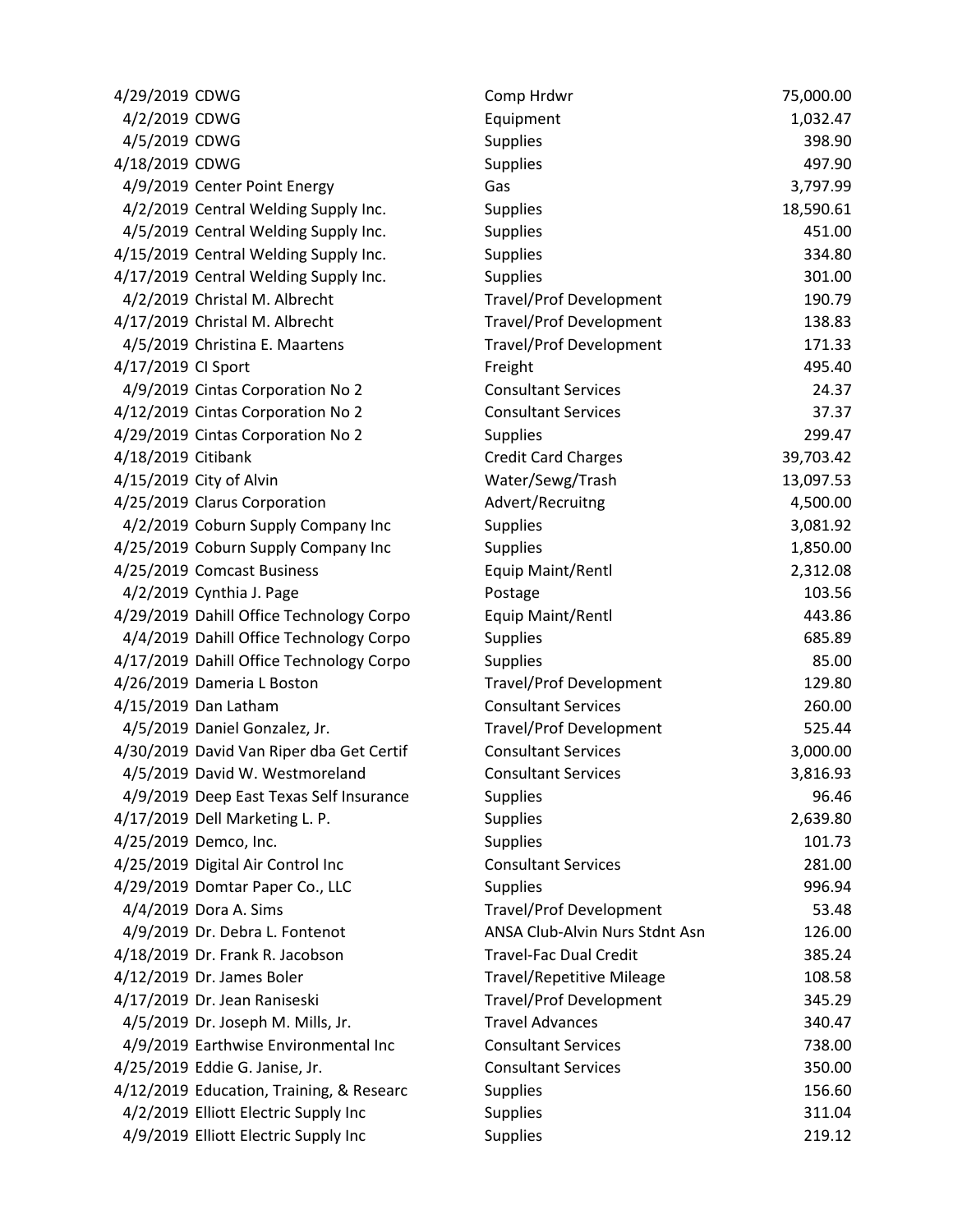| 4/18/2019 Elliott Electric Supply Inc    | <b>Supplies</b>                     | 410.34   |
|------------------------------------------|-------------------------------------|----------|
| 4/30/2019 Elliott Electric Supply Inc    | <b>Supplies</b>                     | 422.19   |
| 4/17/2019 Ellucian Company LP            | <b>Consultant Services</b>          | 1,187.50 |
| 4/2/2019 Elsevier Inc                    | <b>New Books</b>                    | 46.25    |
| 4/24/2019 Elsevier-Hesi                  | Supplies                            | 3,000.00 |
| 4/12/2019 Elyse M. Clapp                 | <b>Supplies</b>                     | 10.21    |
| 4/9/2019 Estrada Hinojosa & Company, In  | <b>Bank Charges</b>                 | 5,000.00 |
| 4/2/2019 Evelyn L. Jammer                | Travel-TDCJ                         | 118.32   |
| 4/15/2019 Ewing Irrigation Products Inc  | Supplies                            | 257.07   |
| 4/29/2019 Ewing Irrigation Products Inc  | <b>Supplies</b>                     | 385.33   |
| 4/12/2019 Fastenal Company               | <b>Supplies</b>                     | 3.50     |
| 4/9/2019 Federal Express                 | Freight                             | 111.40   |
| 4/17/2019 Federal Express                | Freight                             | 641.78   |
| 4/24/2019 Flinn Scientific               | <b>Supplies</b>                     | 580.87   |
| 4/17/2019 Fred Bellows                   | <b>Travel Advances</b>              | 130.26   |
| 4/5/2019 Fred Bellows                    | <b>Travel Advances</b>              | 140.00   |
| 4/29/2019 Gateway Printing & Office Supp | Supplies                            | 150.00   |
| 4/12/2019 George's Cleaners              | <b>Supplies</b>                     | 28.00    |
| 4/12/2019 Glaus, Pyle, Schomer, Burns &  | <b>Consultant Services</b>          | 2,499.75 |
| 4/12/2019 Grainger                       | <b>Supplies</b>                     | 198.84   |
| 4/15/2019 HEB Credit Receivables-Dept. 3 | Supplies-TDCJ                       | 106.31   |
| 4/17/2019 Henry Schein Inc               | <b>Supplies</b>                     | 526.15   |
| 4/9/2019 Herff Jones Llc                 | Freight                             | 35.03    |
| 4/17/2019 Herff Jones Llc                | Freight                             | 172.19   |
| 4/25/2019 Hillcrest Village Apartments   | <b>Athletic Housing</b>             | 640.00   |
| 4/30/2019 Hillcrest Village Apartments   | <b>Athletic Housing</b>             | 480.00   |
| 4/2/2019 Hilton Garden Inn Pearland      | <b>Consultant Services</b>          | 1,792.00 |
| 4/18/2019 Hilton Garden Inn Pearland     | <b>Consultant Services</b>          | 508.20   |
| 4/5/2019 Home Depot                      | <b>Supplies</b>                     | 952.81   |
| 4/18/2019 Hopper Moonwalks Llc           | <b>Supplies</b>                     | 825.00   |
| 4/12/2019 Houston Community Newspapers   | Advert/Recruitng                    | 1,750.00 |
| 4/29/2019 Houston Community Newspapers   | Advert/Recruitng                    | 3,250.00 |
| 4/4/2019 HOV Services, Inc.              | Equip Maint/Rentl                   | 320.00   |
| 4/25/2019 Huntington Oaks Apartments     | <b>Athletics - Baseball</b>         | 640.00   |
| 4/2/2019 Industrial Materials Corp.      | Supplies                            | 7,879.03 |
| 4/5/2019 Industrial Materials Corp.      | <b>Supplies</b>                     | 84.48    |
| 4/18/2019 Industrial Materials Corp.     | <b>Supplies</b>                     | 912.87   |
| 4/5/2019 Irene P. Robinson               | <b>Travel Advances</b>              | 140.00   |
| 4/2/2019 Iron Mountain Inc               | Shredding                           | 442.49   |
| 4/12/2019 Jade E. Borne                  | <b>Travel-Prospective Employees</b> | 445.53   |
| 4/30/2019 James D. Simpson               | <b>Travel/Prof Development</b>      | 428.34   |
| 4/2/2019 JD Palatine, LLC                | Personnel Actions/Other             | 47.75    |
| 4/15/2019 JD Palatine, LLC               | Personnel Actions/Other             | 112.25   |
| 4/12/2019 Jeanine E Schoessler DBA SATIN | Cmptr Softwr                        | 170.00   |
| 4/5/2019 Jennifer R. Brazil              | <b>Travel-Fac Dual Credit</b>       | 82.13    |
| 4/12/2019 Jerry E. Fliger                | <b>Travel/Prof Development</b>      | 850.87   |
| 4/2/2019 John Douglas Howe               | <b>Consultant Services</b>          | 260.00   |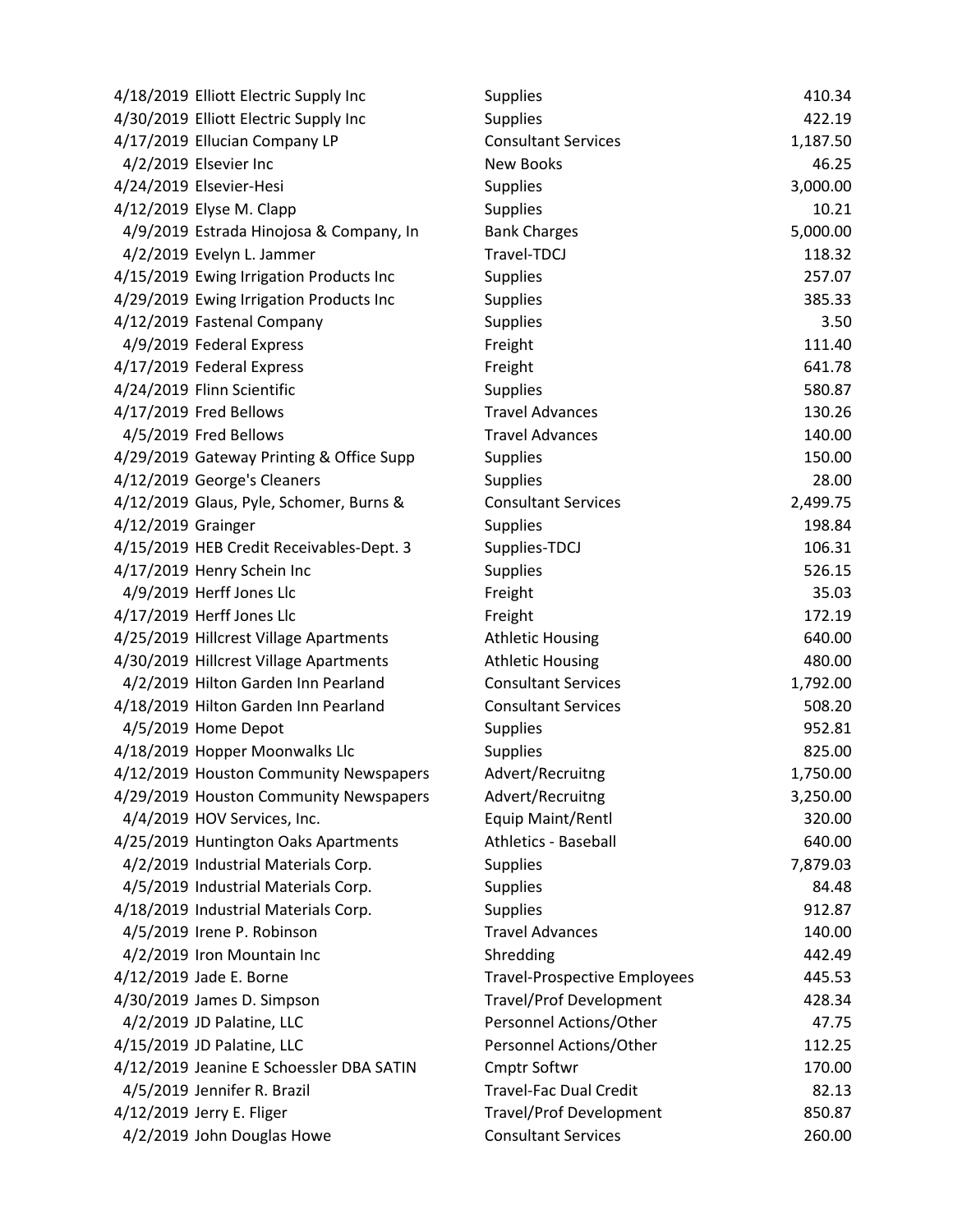| 4/2/2019 John Rasco                      | <b>Consultant Services</b>          | 260.00    |
|------------------------------------------|-------------------------------------|-----------|
| 4/12/2019 John Wiley & Sons, Inc         | <b>New Books</b>                    | 765.00    |
| 4/15/2019 Joseph Ramirez                 | <b>Consultant Services</b>          | 260.00    |
| 4/2/2019 Joseph Zurfley                  | <b>Consultant Services</b>          | 140.00    |
| 4/12/2019 Joshua W. Hundley              | Advert/Recruitng                    | 700.00    |
| 4/5/2019 Karen B. Barnett                | <b>Supplies</b>                     | 141.09    |
| 4/2/2019 Karen E. McLane                 | <b>Travel-Prof Devel Faculty</b>    | 36.66     |
| 4/29/2019 Karl F. Stager                 | <b>Travel/Prof Development</b>      | 23.55     |
| 4/17/2019 Karl Stager                    | Refund                              | 112.50    |
| 4/26/2019 Kathryn N. Lumpkin             | <b>Travel/Prof Development</b>      | 6.84      |
| 4/18/2019 Keith B. Vyvial                | <b>Travel Advances</b>              | 915.50    |
| 4/17/2019 Kelly J. Klimpt                | <b>Travel/Prof Development</b>      | 1,238.95  |
| 4/25/2019 Kenton Apartments              | <b>Athletic Housing</b>             | 960.00    |
| 4/12/2019 Kirstin M. Whitmire            | <b>Travel/Prof Development</b>      | 37.58     |
| 4/29/2019 Kona Ice Galveston Bay Area    | Supplies                            | 1,222.50  |
| 4/9/2019 Konica Minolta                  | Equip Maint/Rentl                   | 507.01    |
| 4/24/2019 Kristitch Designs              | <b>Supplies</b>                     | 378.50    |
| 4/5/2019 Larry H. Huffman                | <b>Travel-Prof Devel Faculty</b>    | 428.50    |
| 4/12/2019 Lavonna L. Saye                | <b>Travel/Prof Development</b>      | 25.93     |
| 4/25/2019 League for Innovation          | <b>Association Fees</b>             | 742.50    |
| 4/9/2019 Leigh L. Davis                  | <b>Travel/Prof Development</b>      | 40.14     |
| 4/5/2019 Logan B. Griffith               | <b>Travel Advances</b>              | 244.00    |
| 4/17/2019 Logical Front LLC              | <b>Cmptr Softwr</b>                 | 11,995.00 |
| 4/4/2019 Lorrent J. Smith                | <b>Travel Advances</b>              | 1.14      |
| 4/17/2019 Make Music.Com                 | Cmptr Softwr                        | 980.00    |
| 4/2/2019 Marvin Castex                   | <b>Consultant Services</b>          | 520.00    |
| 4/12/2019 Mary F. Vlahovich              | <b>Travel/Prof Development</b>      | 21.11     |
| 4/29/2019 Mary F. Vlahovich              | <b>Travel/Prof Development</b>      | 25.93     |
| 4/17/2019 McKee Foods Corporation        | Miscellaneous                       | 107.46    |
| 4/25/2019 Meadow Park Apartments         | <b>Athletics - Baseball</b>         | 800.00    |
| 4/4/2019 Medic Pharmacy, LLC             | <b>Meal Scholarships</b>            | 1,406.26  |
| 4/12/2019 Medic Pharmacy, LLC            | <b>Meal Scholarships</b>            | 1,406.26  |
| 4/15/2019 Medic Pharmacy, LLC            | <b>Meal Scholarships</b>            | 1,406.26  |
| 4/24/2019 Medic Pharmacy, LLC            | <b>Meal Scholarships</b>            | 1,406.26  |
| 4/17/2019 Melinda F. Wallace             | <b>Supplies</b>                     | 239.00    |
| 4/12/2019 Melissa Fleming DBA Houston Pa | Advert/Recruitng                    | 300.00    |
| 4/17/2019 Michael Pounds                 | <b>Travel/Prof Development</b>      | 49.41     |
| 4/12/2019 Micronet Technology, Inc       | <b>Consultant Services</b>          | 2,385.00  |
| 4/2/2019 Micronet Technology, Inc        | Supplies                            | 9,500.00  |
| 4/29/2019 Mid-South Color Labs, Inc.     | <b>Supplies</b>                     | 304.97    |
| 4/17/2019 Mike Pyburn                    | <b>Travel/Prof Development</b>      | 482.54    |
| 4/18/2019 Miron Billingsley              | <b>Travel-Prospective Employees</b> | 500.00    |
| 4/9/2019 Missouri Book Co                | <b>Used Books</b>                   | 139.70    |
| 4/17/2019 Missouri Book Co               | <b>Used Books</b>                   | 10,251.21 |
| 4/29/2019 Monica M. Silvas               | <b>Travel/Prof Development</b>      | 99.70     |
| 4/26/2019 Mrs. Eileen Cross              | <b>Travel/Prof Development</b>      | 48.02     |
| 4/2/2019 Ms. Carole L. Hallows           | <b>Travel Advances</b>              | 140.00    |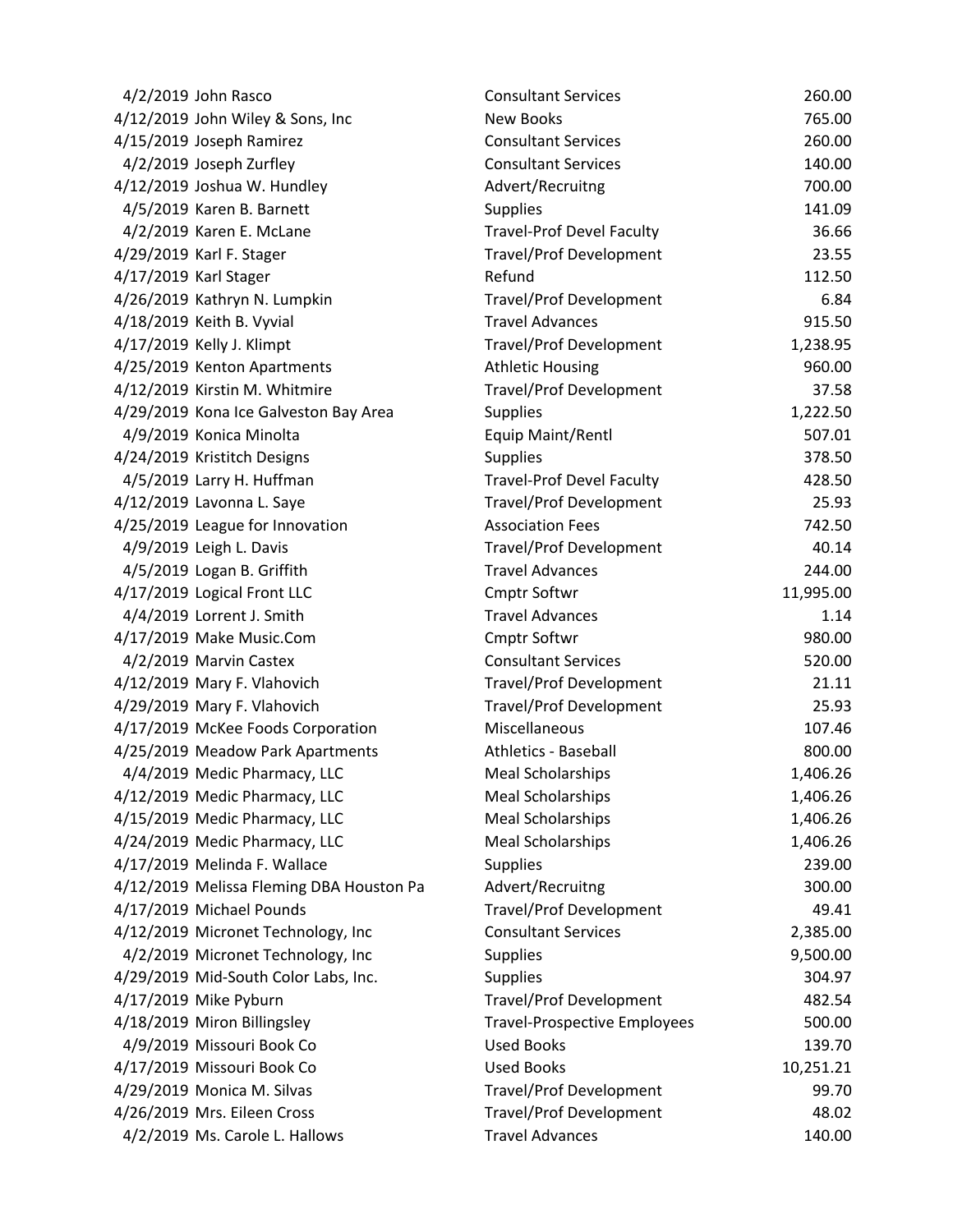|                   | 4/17/2019 Ms. Carole L. Hallows          | <b>Travel Advances</b>           | 101.40    |
|-------------------|------------------------------------------|----------------------------------|-----------|
|                   | 4/18/2019 Ms. Sara N. Bouse              | Travel-TDCJ                      | 424.75    |
|                   | 4/15/2019 Mvap Medical Supplies Inc      | Supplies                         | 132.65    |
| 4/24/2019 NAEMT   |                                          | <b>Supplies</b>                  | 90.00     |
|                   | 4/9/2019 Nebraska Book Company, Inc      | <b>Used Books</b>                | 952.90    |
|                   | 4/9/2019 Northern Tool & Equipment Co    | <b>Supplies</b>                  | 294.48    |
|                   | 4/2/2019 Office Depot Business Services  | <b>Supplies</b>                  | 2,178.44  |
|                   | 4/4/2019 Office Depot Business Services  | <b>Supplies</b>                  | 4,337.22  |
|                   | 4/12/2019 Office Depot Business Services | <b>Supplies</b>                  | 3,446.57  |
|                   | 4/9/2019 O'Reilly Auto Parts             | <b>Supplies</b>                  | 737.96    |
|                   | 4/18/2019 O'Reilly Auto Parts            | <b>Supplies</b>                  | 742.01    |
|                   | 4/25/2019 O'Reilly Auto Parts            | <b>Supplies</b>                  | 142.54    |
|                   | 4/30/2019 O'Reilly Auto Parts            | <b>Supplies</b>                  | 33.98     |
|                   | 4/17/2019 PartnerShip, LLC               | Freight                          | 350.11    |
|                   | 4/12/2019 Patrick M. Sanger              | <b>Travel/Prof Development</b>   | 76.91     |
|                   | 4/17/2019 Paula J. Fleming               | <b>Travel-Fac Dual Credit</b>    | 89.78     |
|                   | 4/25/2019 Pearland Chamber of Commerce   | Public Info                      | 800.00    |
|                   | 4/24/2019 Pharmacy Technician Certificat | <b>Supplies</b>                  | 129.00    |
|                   | 4/25/2019 Philip O'Brien                 | <b>Travel Advances</b>           | 588.39    |
|                   | 4/2/2019 Pinnacle Medical Management     | <b>Supplies</b>                  | 60.00     |
|                   | 4/29/2019 Pocket Nurse Enterprises       | ANSA Club-Alvin Nurs Stdnt Asn   | 727.80    |
|                   | 4/9/2019 Premier Home + Hardware + Lumb  | <b>Supplies</b>                  | 60.55     |
|                   | 4/18/2019 Premier Home + Hardware + Lumb | <b>Supplies</b>                  | 71.67     |
|                   | 4/9/2019 Presidio Networked Solutions G  | Supplies                         | 49,752.36 |
|                   | 4/24/2019 Proenergy Partners Lp          | Gas                              | 6,013.38  |
|                   | 4/15/2019 PROMAXIMA                      | <b>Supplies</b>                  | 115.00    |
|                   | 4/24/2019 PROMAXIMA                      | Supplies                         | 85.00     |
|                   | 4/12/2019 Rachel L. Garry                | <b>Travel/Prof Development</b>   | 37.29     |
|                   | 4/2/2019 Reagan Wilkins                  | <b>Consultant Services</b>       | 400.00    |
|                   | 4/12/2019 Rebecca A. McClain             | <b>Travel Advances</b>           | 348.00    |
|                   | 4/26/2019 Rebecca A. McClain             | <b>Travel Advances</b>           | 28.96     |
|                   | 4/30/2019 Rebecca A. McClain             | <b>Travel/Prof Development</b>   | 101.36    |
|                   | 4/17/2019 Redshelf Inc                   | <b>New Books</b>                 | 188.79    |
|                   | 4/24/2019 Reinaldo Smith                 | <b>Consultant Services</b>       | 725.00    |
|                   | 4/12/2019 Respironics, Inc.              | <b>Supplies</b>                  | 30.00     |
|                   | 4/29/2019 Rhonda K. Neiman               | <b>Travel/Repetitive Mileage</b> | 273.03    |
|                   | 4/25/2019 Rogers, Morris & Grover, L.L.P | <b>Attorney Fees</b>             | 14,135.03 |
| 4/30/2019 SACSCOC |                                          | <b>Travel/Prof Development</b>   | 1,000.00  |
|                   | 4/4/2019 Sammi J. Sanders                | <b>Travel/Prof Development</b>   | 44.00     |
|                   | 4/12/2019 Saul A. Olivares               | <b>Travel-Fac Dual Credit</b>    | 161.82    |
|                   | 4/18/2019 Sawyer Manufacturing Company   | <b>Supplies</b>                  | 7,516.50  |
|                   | 4/5/2019 Shannon L. Graham               | <b>Travel Advances</b>           | 281.25    |
|                   | 4/2/2019 Sherwin Williams                | <b>Supplies</b>                  | 48.99     |
|                   | 4/9/2019 Sherwin Williams                | <b>Supplies</b>                  | 60.44     |
|                   | 4/29/2019 SIRSI Corporation              | <b>Supplies</b>                  | 4,424.22  |
|                   | 4/12/2019 Sky Wonder Pyrotechnics LLC db | Equip Maint/Rentl                | 106.00    |
|                   | 4/17/2019 Social Security 567            | Refund                           | 75.00     |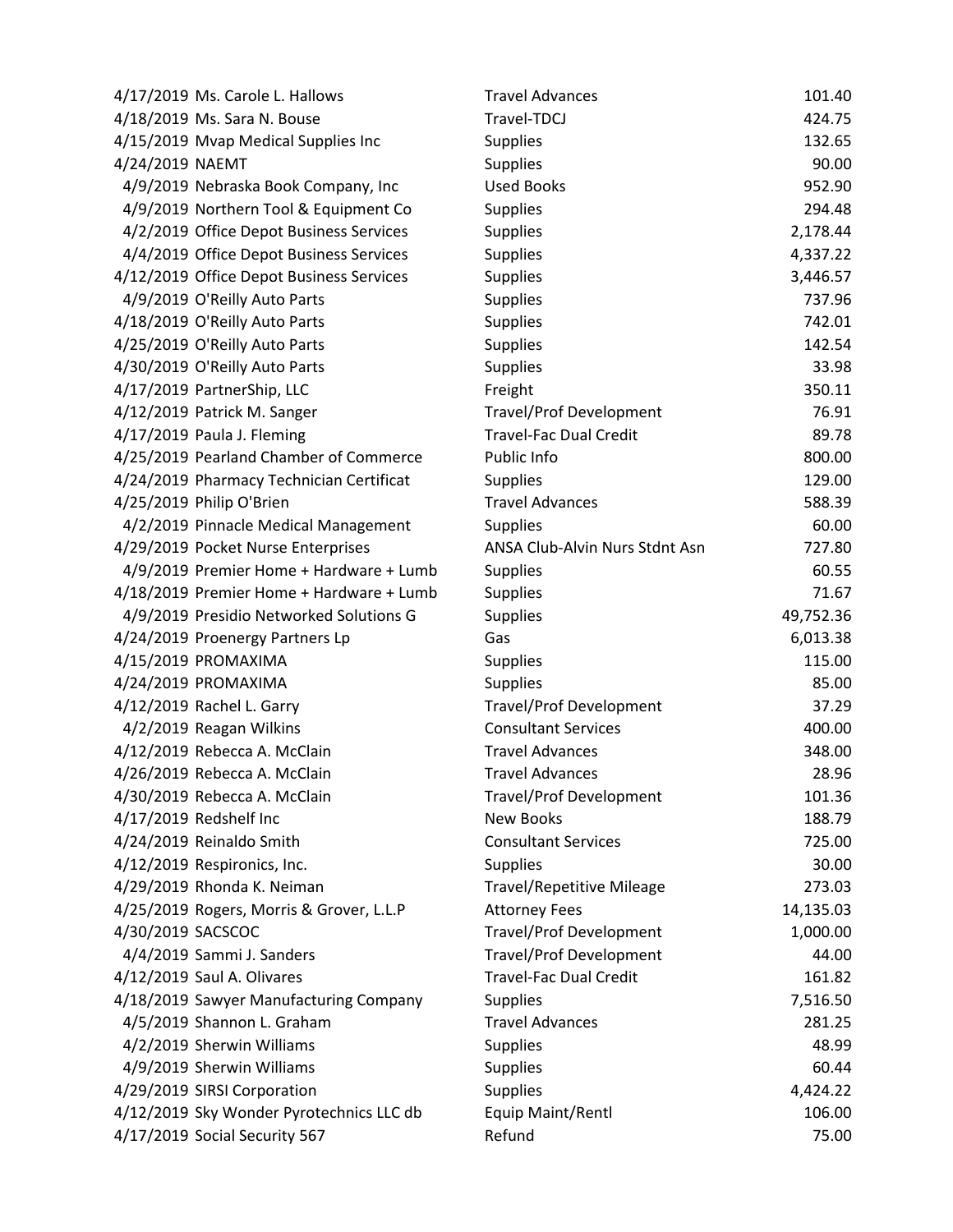| 4/5/2019 Southern Association of Colleg  | <b>Supplies</b>                     | 500.00    |
|------------------------------------------|-------------------------------------|-----------|
| 4/15/2019 Sparkletts                     | <b>Credit Payment</b>               | 198.87    |
| 4/9/2019 Spectrum Corp                   | <b>Field Maintenance</b>            | 278.75    |
| 4/30/2019 Stacy L. Ebert                 | <b>Supplies</b>                     | 52.00     |
| 4/25/2019 Sterling Flags                 | <b>Supplies</b>                     | 441.00    |
| 4/4/2019 Suretec Insurance Company       | Inst'l Insurance                    | 50.00     |
| 4/12/2019 T & R Mechanical, Inc.         | <b>Consultant Services</b>          | 4,273.95  |
| 4/18/2019 T & R Mechanical, Inc.         | <b>Consultant Services</b>          | 1,050.00  |
| 4/29/2019 T & R Mechanical, Inc.         | <b>Consultant Services</b>          | 1,673.00  |
| 4/17/2019 Tableau Software               | <b>Supplies</b>                     | 1,464.00  |
| 4/12/2019 Tamela M. Braswell             | <b>Travel Advances</b>              | 195.04    |
| 4/12/2019 Texas Dept of Licensing and Re | Supplies                            | 60.00     |
| 4/25/2019 Texas Veterinary Medical Assoc | <b>Supplies</b>                     | 440.00    |
| 4/29/2019 Texas Veterinary Medical Assoc | <b>Supplies</b>                     | 135.00    |
| 4/5/2019 The Facts                       | Advert/Recruitng                    | 485.00    |
| 4/18/2019 The Hartford Life & Accident C | Inst'l Insurance                    | 340.00    |
| 4/4/2019 The Kroger Company              | <b>Supplies</b>                     | 2,188.16  |
| 4/2/2019 The Lambda Beta Society         | <b>Supplies</b>                     | 50.00     |
| 4/30/2019 Thermo Fisher Scientific       | <b>Supplies</b>                     | 97.50     |
| 4/26/2019 Thomas R. Burke                | <b>Travel-Fac Dual Credit</b>       | 328.50    |
| 4/17/2019 Timothy C. Lund                | <b>Travel-Fac Dual Credit</b>       | 66.82     |
| 4/24/2019 TSRC                           | <b>Respiratory Care Student Org</b> | 100.00    |
| 4/29/2019 Tutorme                        | <b>Consultant Services</b>          | 2,040.00  |
| 4/15/2019 TXU Energy                     | <b>Consultant Services</b>          | 46,021.81 |
| 4/2/2019 U S Postal Service (Postage by  | Postage                             | 300.00    |
| 4/2/2019 Uline                           | <b>Supplies</b>                     | 55.21     |
| 4/4/2019 Universe Technical Translation  | <b>Consultant Services</b>          | 1,478.75  |
| 4/25/2019 University of Houston-Clear La | <b>Consultant Services</b>          | 12,490.00 |
| 4/26/2019 UPS                            | Freight                             | 616.36    |
| 4/11/2019 US Bank Voyager Fleet Systems  | Fuel                                | 1,372.86  |
| 4/12/2019 Vapotherm Inc                  | <b>Supplies</b>                     | 725.63    |
| 4/12/2019 Varidesk, LLC                  | <b>Supplies</b>                     | 175.00    |
| 4/2/2019 Veronica L. Smith               | Postage                             | 42.71     |
| 4/29/2019 Vertical Transportation Servic | <b>Consultant Services</b>          | 600.00    |
| 4/24/2019 Victor N. Hirsch               | <b>Consultant Services</b>          | 150.00    |
| 4/25/2019 Vincent Ruscelli, Ph. D., P.C. | <b>Consultant Services</b>          | 125.00    |
| 4/2/2019 Vistar                          | Freight                             | 10.00     |
| 4/9/2019 Vistar                          | Freight                             | 10.00     |
| 4/17/2019 Vistar                         | Freight                             | 10.00     |
| 4/2/2019 Vistar                          | Miscellaneous                       | 2,544.05  |
| 4/9/2019 Vistar                          | Miscellaneous                       | 705.16    |
| 4/17/2019 Vistar                         | Miscellaneous                       | 914.97    |
| 4/2/2019 Vistar                          | <b>Supplies</b>                     | 99.32     |
| 4/17/2019 Vistar                         | <b>Supplies</b>                     | 63.58     |
| 4/12/2019 VWR International LLC          | <b>Supplies</b>                     | 97.35     |
| 4/24/2019 VWR International LLC          | <b>Supplies</b>                     | 235.40    |
| 4/29/2019 WALMART                        | <b>Supplies</b>                     | 475.38    |